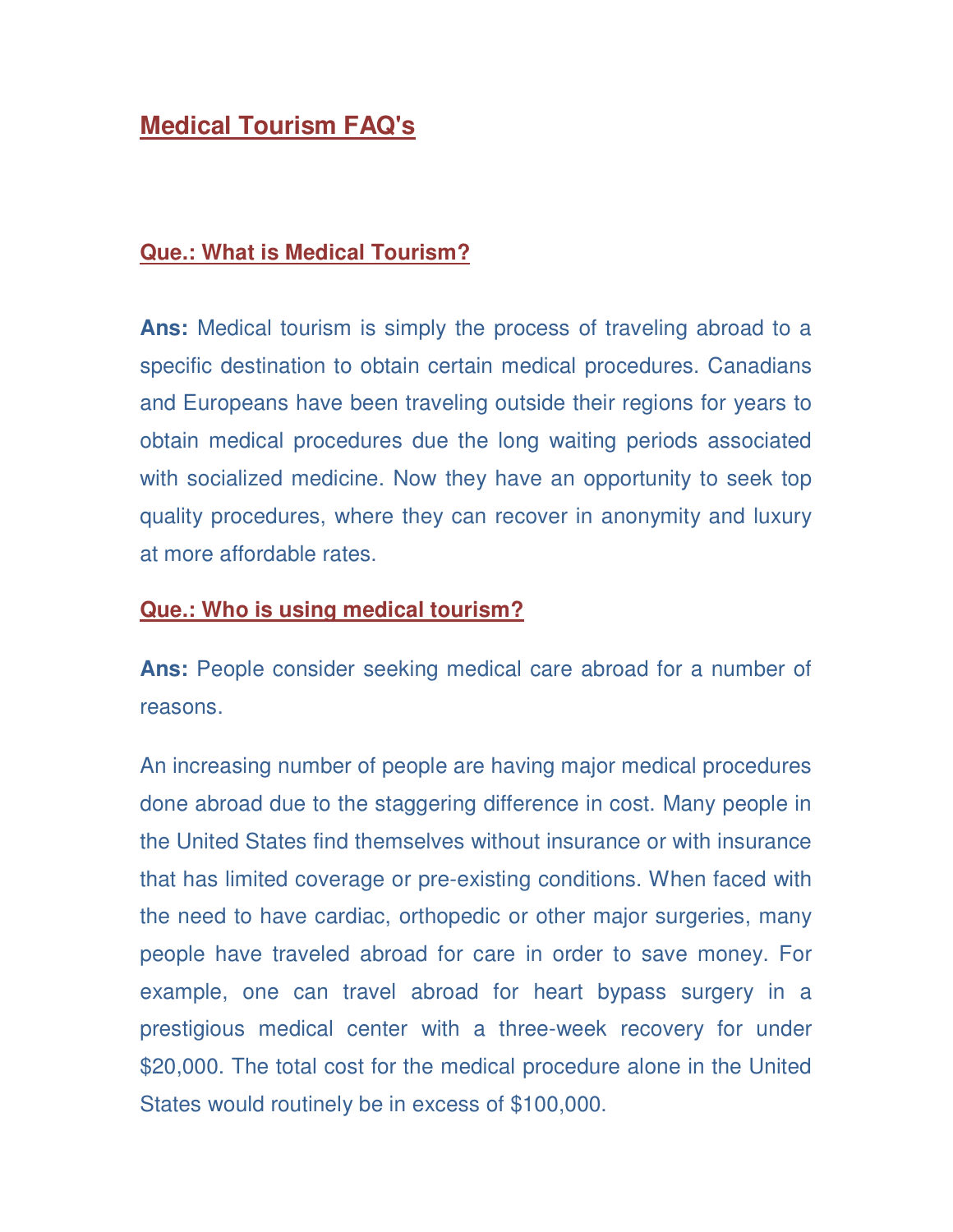# **Que.: Why should I consider Medical or Surgical Procedure in India?**

**Ans:** The Clinical outcomes are at par with the world's best centers having internationally qualified & experienced Doctors. Costs of the medical procedures in India are approximately 1/5th to 1/10th of costs in the west. This cost differential enables you the opportunity to have a vacation in an exotic country, recover in a 4 to 5 star resort in complete anonymity, and then return home having spent less than the procedure alone in your country. There is no waiting time for any surgical procedures.

#### **Que.: Is India really a better place to get medical treatment?**

**Ans:** Yes, Currently India receives patients from over 50 countries across the world. Here are some reasons behind its emergence as the preferred healthcare destination:

The cost of medical care in India is very low when compared to that in many western countries.

India has a vast reservoir of skilled doctors. Many of them have proved their mettle in the US and UK and returned to India to work in hospitals here. The caliber of other doctors practicing in India is also of a very high order.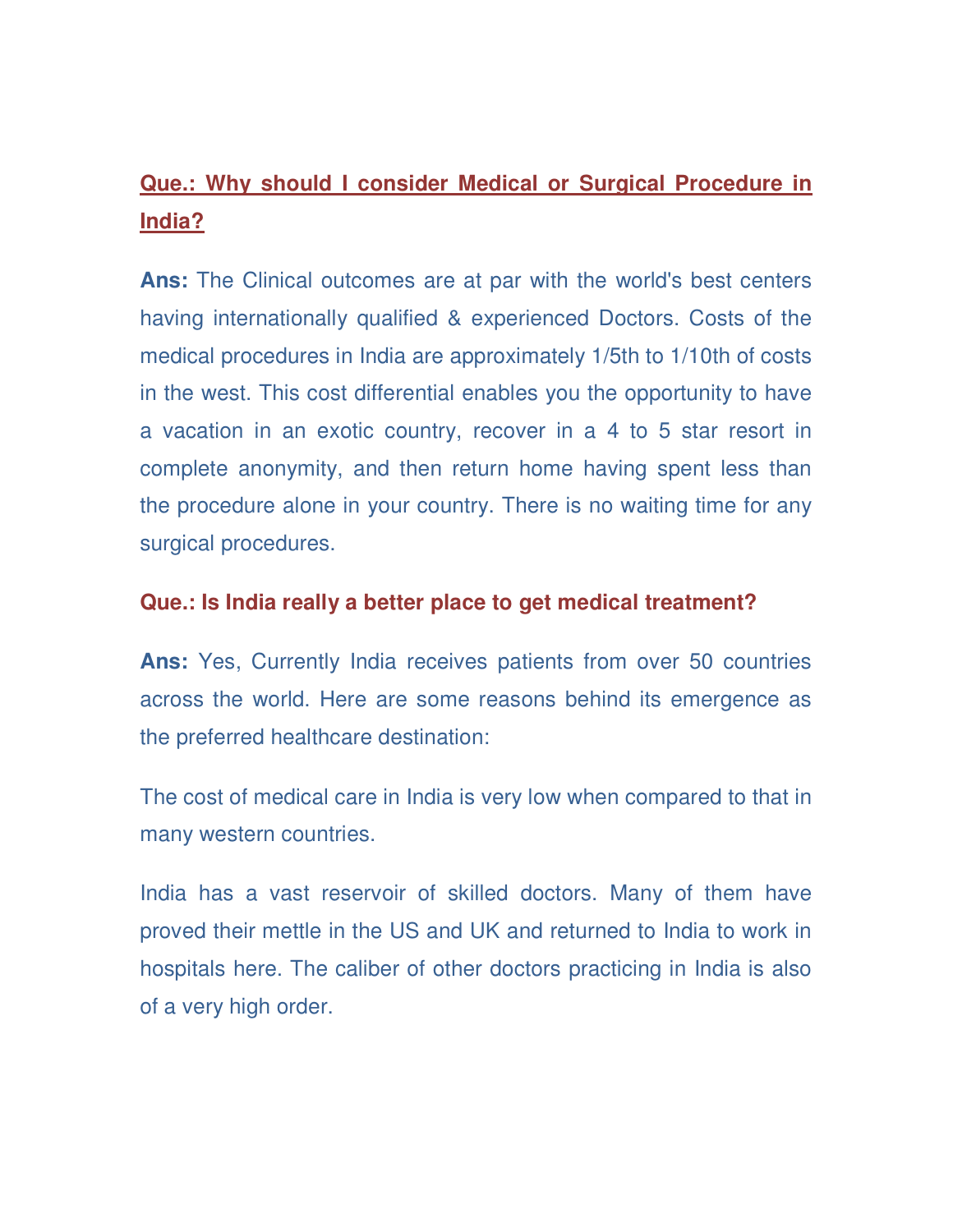#### **Que.: What Medical Services are Available?**

**Ans:** Any -- from the simplest to the most serious life-saving procedures.

This is not to say that all services are available everywhere at uniformly high quality. India, for example, has perhaps the best reputation for heart surgery in the world, alongside the United States. The quality of plastic surgery is renowned in India and sought after internationally.

# **Que.: I always thought India was a land of snake charmers and rope tricks. How then can it offer world-class health care, that too at Minimal costs?**

**Ans.:** India has all along been a knowledge-oriented nation. However, it never had a chance to showcase its expertise. The revolution in Information Technology changed the rules of the game. And India made complete use of the knowledge base built by its English - speaking engineers to come out and display its immense capabilities.

About the costs - India is a diverse economy where a family of four can live comfortably, without debt, on a monthly income of just \$300. As a result, the costs of services and products too have stayed at extremely low levels.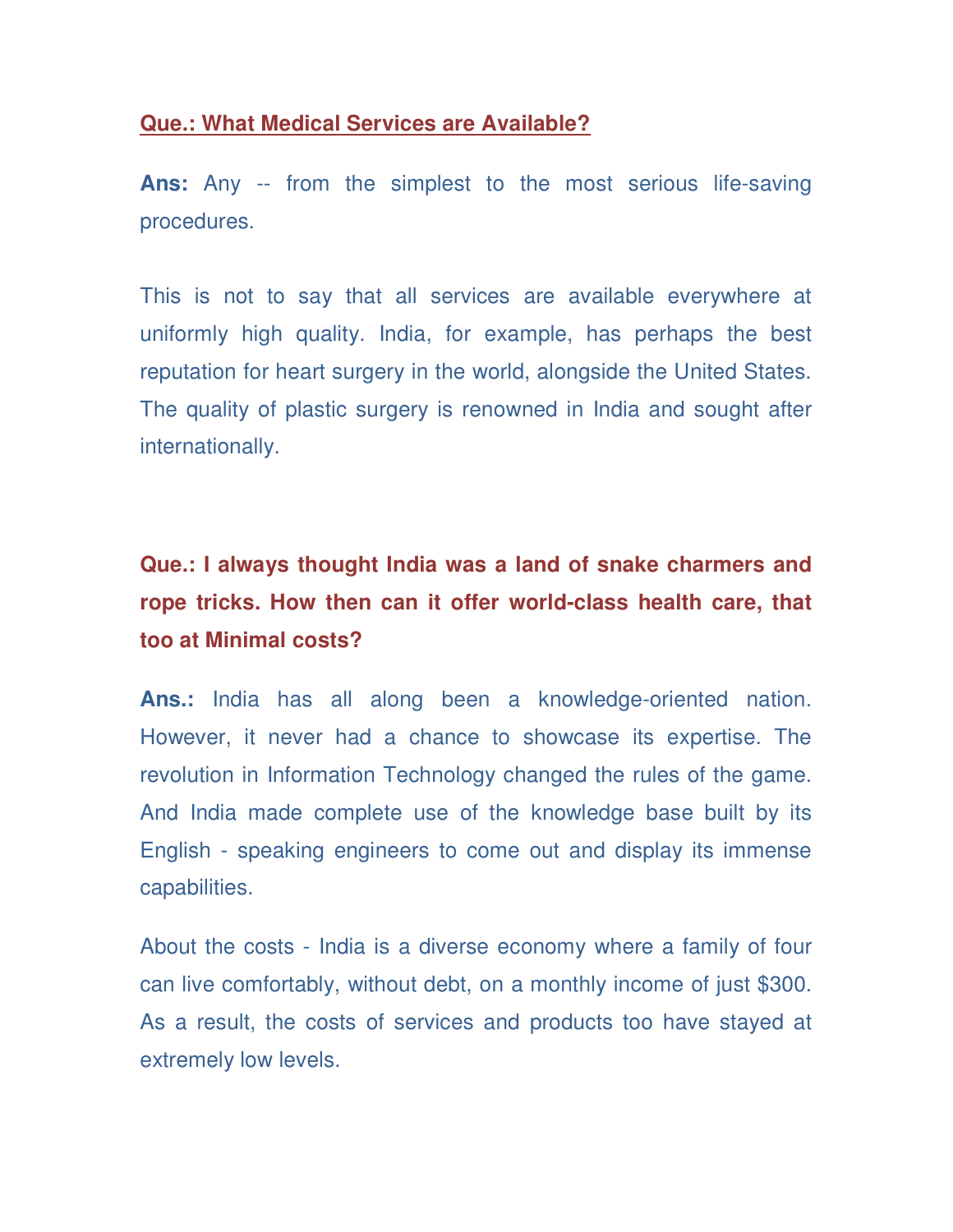Now, thanks to the world becoming inter-connected and people being more willing to explore other nations, India has emerged as a preferred source of low cost healthcare. India is an extremely welcome alternative to the prohibitive costs prevalent in the western countries.

### **Que.: Are these costs savings due to lower standards of treatment in India?**

**Ans:** Absolutely not, India has one of the best qualified professionals in each and every field, and this fact is realized the world over. Regarding Medical Facilities India has most competent doctors and world class Medical Facilities

India offers World Class Medical Facilities, comparable with any of the western countries. India has state of the art Hospitals and the best qualified doctors. Indian medical standards match up to the highly prescribed international standards.

The lower costs are mainly due to vast diference in currency conversion rates and lower costs of operating in India.

**Que.: Are the hospitals in India well equipped and up to international standards?**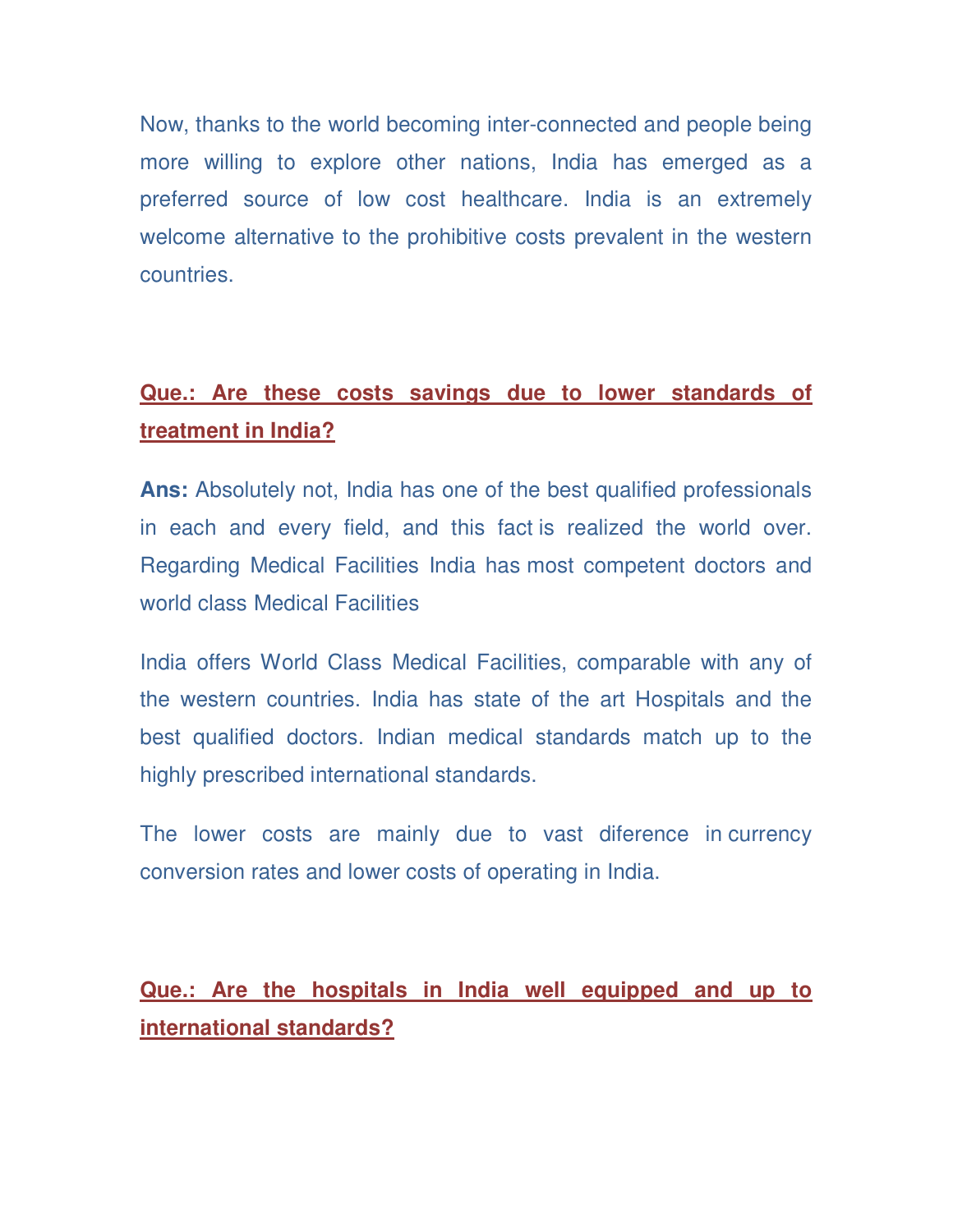**Ans:** India has several private hospitals that are designed to provide world-class medical care in India. These hospitals utilize some of the best medical equipment that is available world-wide. Travel India Company has carefully evaluated and selected only those hospitals that meet very high international standards to be a part of our network.

### **Que.: What are the Qualifications of the Doctors?**

All of the physicians/ surgeons we deal with are highly trained & have corresponding international medical qualifications. Some are trained abroad in the UK as well as the USA and have gone to India to work. Each has specialized in their area of expertise, thereby offering you top notch care and treatment.

### **Que.: How can I trust the quality of Indian doctors?**

India has a vast reservoir of world**-**renowned doctors with a high degree of skill, expertise, experience & worldwide exposure. Many of them have proved their mettle in the US and UK and returned to India to work in hospitals here. The caliber of other doctors practicing in India is also of a very high order.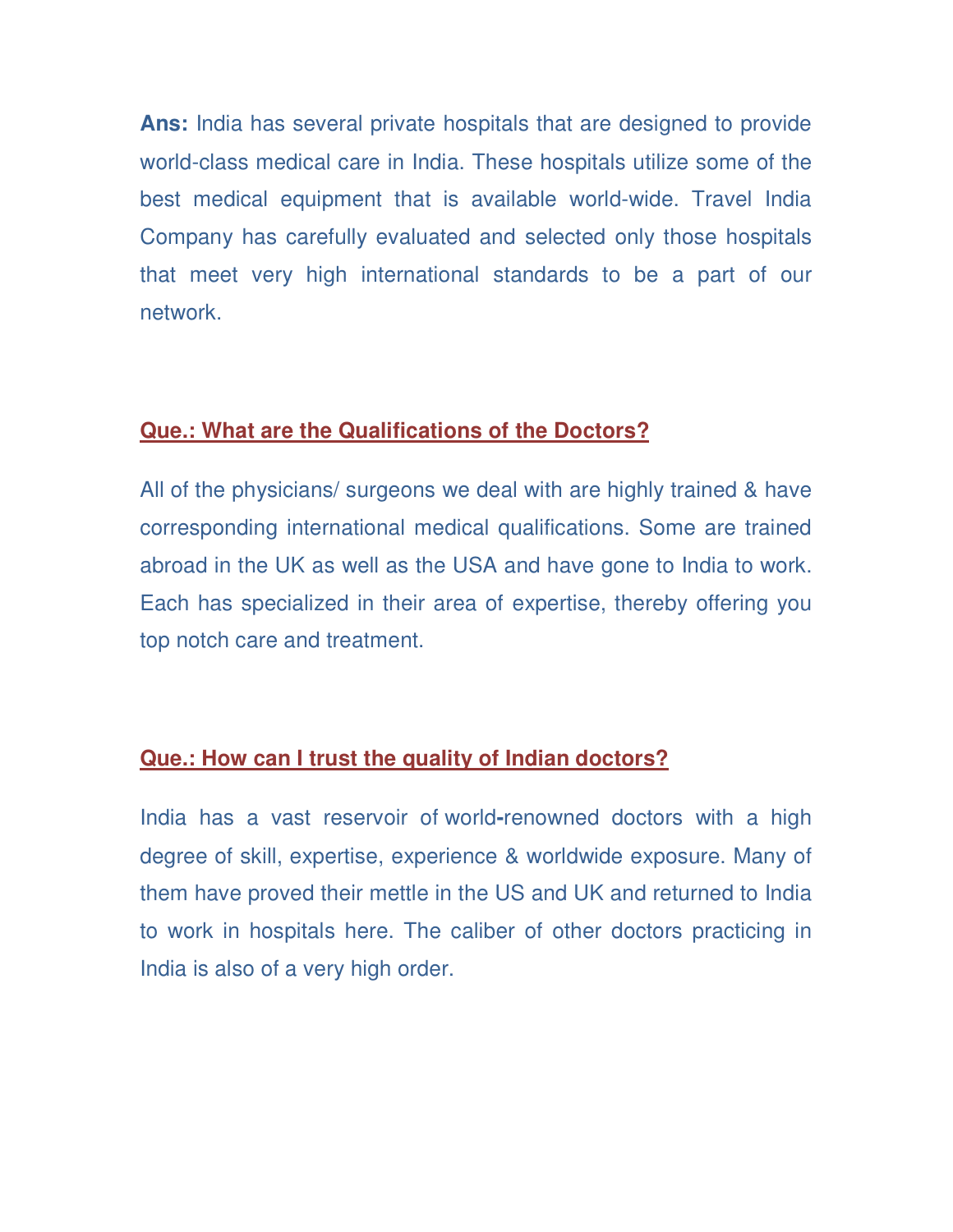# **Que.: I don't know anyone in India. I'm already ill. Then how am I to cope with travel, stay and surgery in India?**

**Ans.:** It's ok if you don't know anybody in India. After all, our Team brings you comprehensive, custom-built schemes for healthcare. This includes the following:

- Offering all support information on
- Your ailment
- Recommended mode of surgery
- The hospital that will perform the surgery
- Costs involved
- We have exclusive affiliate arrangements with leading hospital in India. This means that you can count on special and personalized attention when you come to India for medical treatment through
- Taking opinion from specialized panel of Experts

### **Que.: Will I need a translator?**

**Ans:** All medically trained staff is fluent in English at our affiliate healthcare facilities. English is widely spoken throughout India, particularly in the large cities. If English is not your native tongue, translators are provided if necessary.

### **Que.: Why is Medical Care so much Cheaper in India?**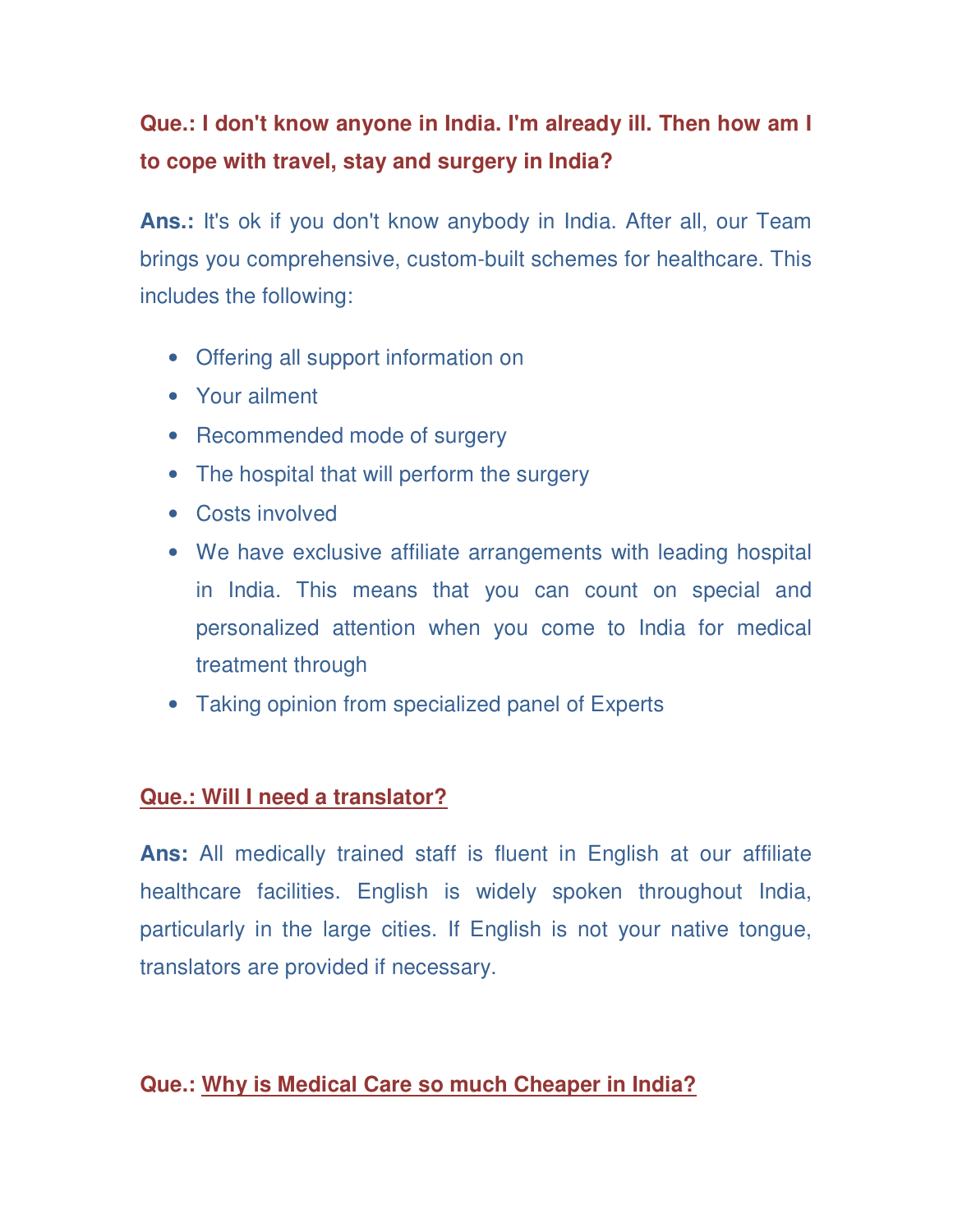**Ans:** Many countries have world-renowned health care system in terms of quality and technology, but have not adopted the legal system completely as in the western countries. For e.g, Doctors in the US are required to pay medical malpractice insurance that usually cost over \$100,000 annually. Foreign doctors are required to pay medical malpractice insurance as well, but their costs are as low as \$4000 annually. In addition to this insurance, certain economies are at different stages of development than the US. This absolutely does not mean that their healthcare technologies and institutions are behind the US. In fact, most of the private hospitals in India use exactly the same machines and instruments as the most advanced hospitals in the west.

### **Que.: Do I have to pay any fees or commissions for your services?**

**Ans.**: We do not charge any fees or commissions from people who want to use the services of our healthcare partners. We get directly paid from the hospitals we are associated with.

#### **Que.:How do I pay the costs of surgery ?**

**Ans.:** Patient needs to then make an advance payment to book and confirm for his/her medical treatment. He/she needs to make an advance payment of 30% of the total estimated package

The payment modes for the advance payment are as follows: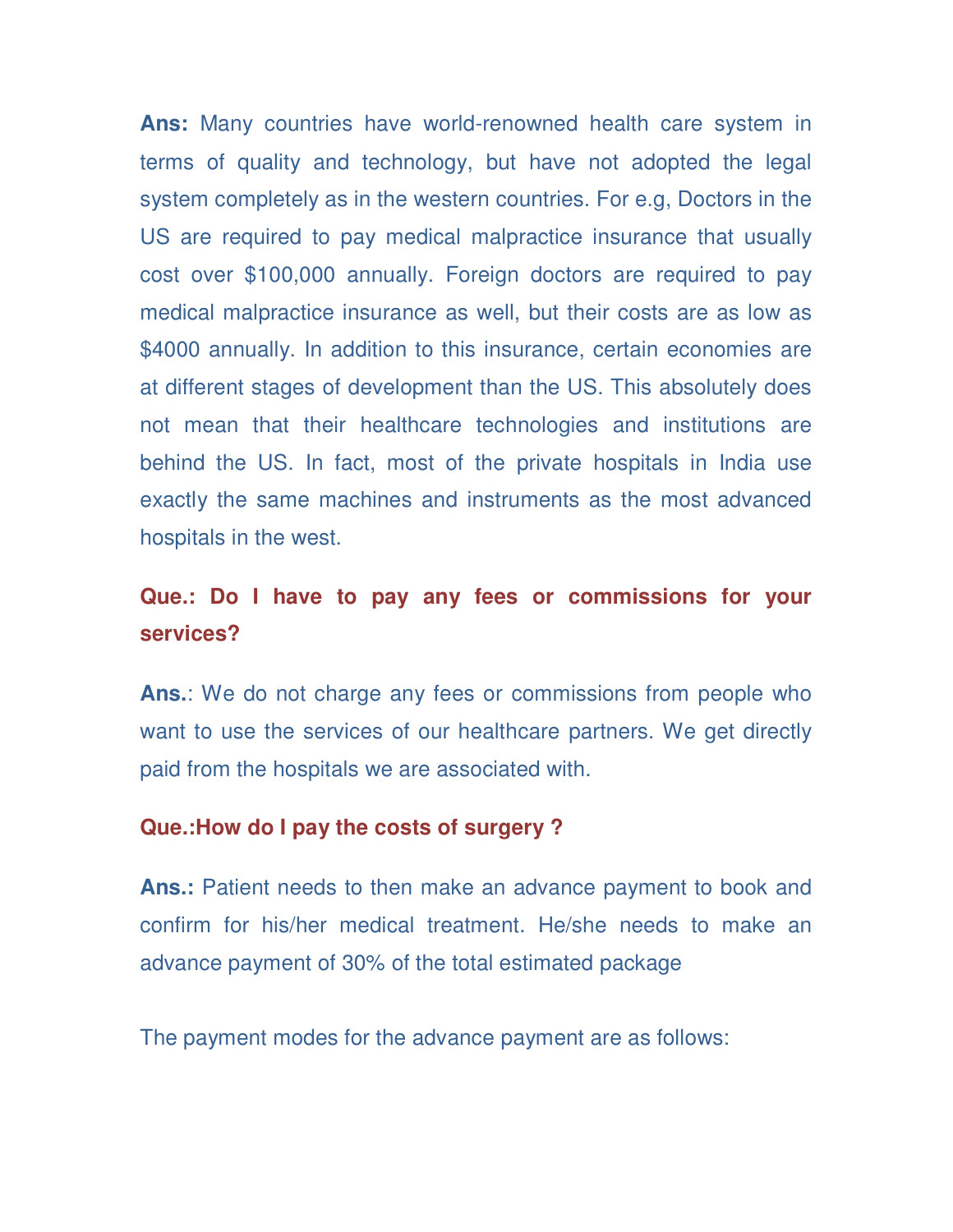- Pay Pal (Online payment using Credit Card) 8% fees charged on the transaction
- Western Union Money Transfer No Charges
- Bank Transfer Bank transaction processing fees for international transfers as per the respective bank.

The remaining payment needs to be made one day before the surgery. The patient can either make the payment in cash, Travelers Cheques, Credit Card or Bank Transfer.

If he /she is making the remaining payment via Bank Transfer then the transaction should be initiated at least a week before traveling to India so that by the time the patient reaches India the amount is credited in the respective bank account. This would avoid delay in the commencement of the medical treatment as it usually takes 3- 4working days for international bank transactions to process.

## **Que.: Can I take a vacation or recuperate at a tourist destination?**

**Ans:** Yes. Your physician will advise you when it is appropriate to take a vacation or recuperate at a tourist destination. India, Thailand and Malaysia have many beautiful destinations and we would be happy to make your post-surgical travel arrangements.